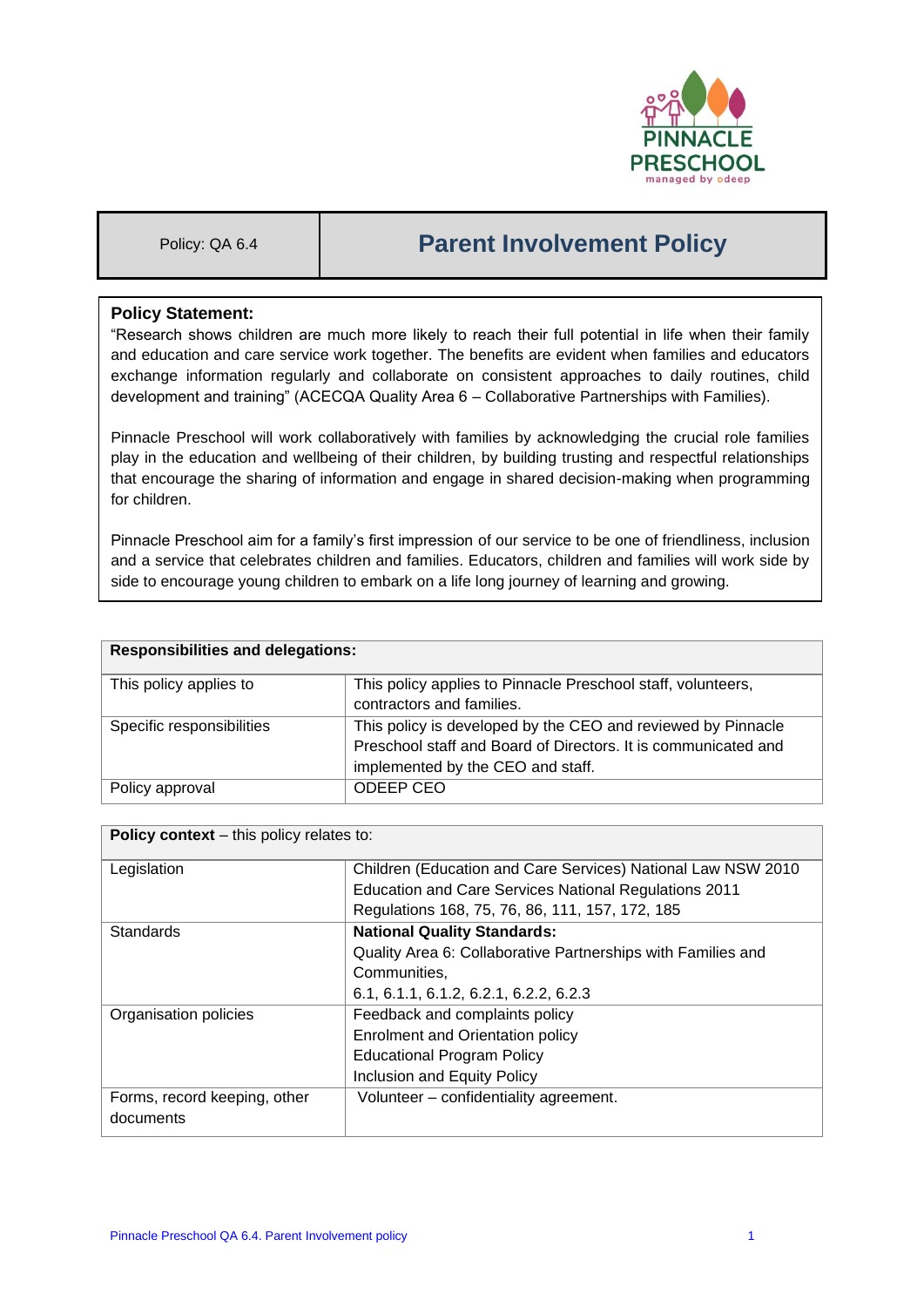

Pinnacle Preschool welcomes parents and families to participate in the preschool community in ways they feel comfortable doing. This may include:

- Contributing ideas, feedback or participating in the delivery of the educational program.
- Volunteering time or assisting with tasks, social events, working bees or ideas for the continual improvement of the service.
- Periodically providing information on their child's current interest, family events or cultural practices for inclusion into the educational program.
- Know how to provide feedback or make complaints relating to the care or education of their child.
- Work together to provide smooth transitions for children, including transitioning to preschool, to kindergarten or other environments.
- Be offered various ways of communicating with the service in ways the family are comfortable with. This can be by phone, email, in person meetings, through the use of interpreters, provision of written material etc.
- Participating in the ODEEP / Pinnacle Preschool Board of Management for the continual improvement and growth of the preschool program and community.

### **Procedures:**

#### **Pinnacle Preschool management / nominated supervisor:**

- Will maintain an 'open door' to families to visit, call or engage with the service when needed, unless where access to the service by a particular parent / carer may pose risk to other children, educators or staff or breach court orders relating to access of children.
- Will ask families to identify their preferred way of communicating with the service.
- Will ensure that a copy of the preschool program and all required information outlined in the regulations is available in the entry to the preschool and clearly identified.
- Will ensure that parents are notified of any incident, injury, trauma or illness that occurs for a child during preschool attendance.
- Will ensure that appropriate administration spaces are provided that maintain the privacy and confidentiality of family's records.
- Will ensure that private spaces are available for families and educators to speak about children.
- Will ensure that families are given adequate notice of any fee increases or changes to policies, as outlined in the regulations of being at least 14 days.
- Will ensure that orientation process informs families on how to access the national regulations, Pinnacle Preschool's philosophy and policies / procedures, prior to enrolment commencing.
- Will inform families on how to register their interest in working with the ODEEP / Pinnacle Preschool Board of Management and support families to engage with the Board for continual improvement of the preschool.
- Will inform families on the processes of giving feedback or making a complaint, as per the Feedback and Complaints policy.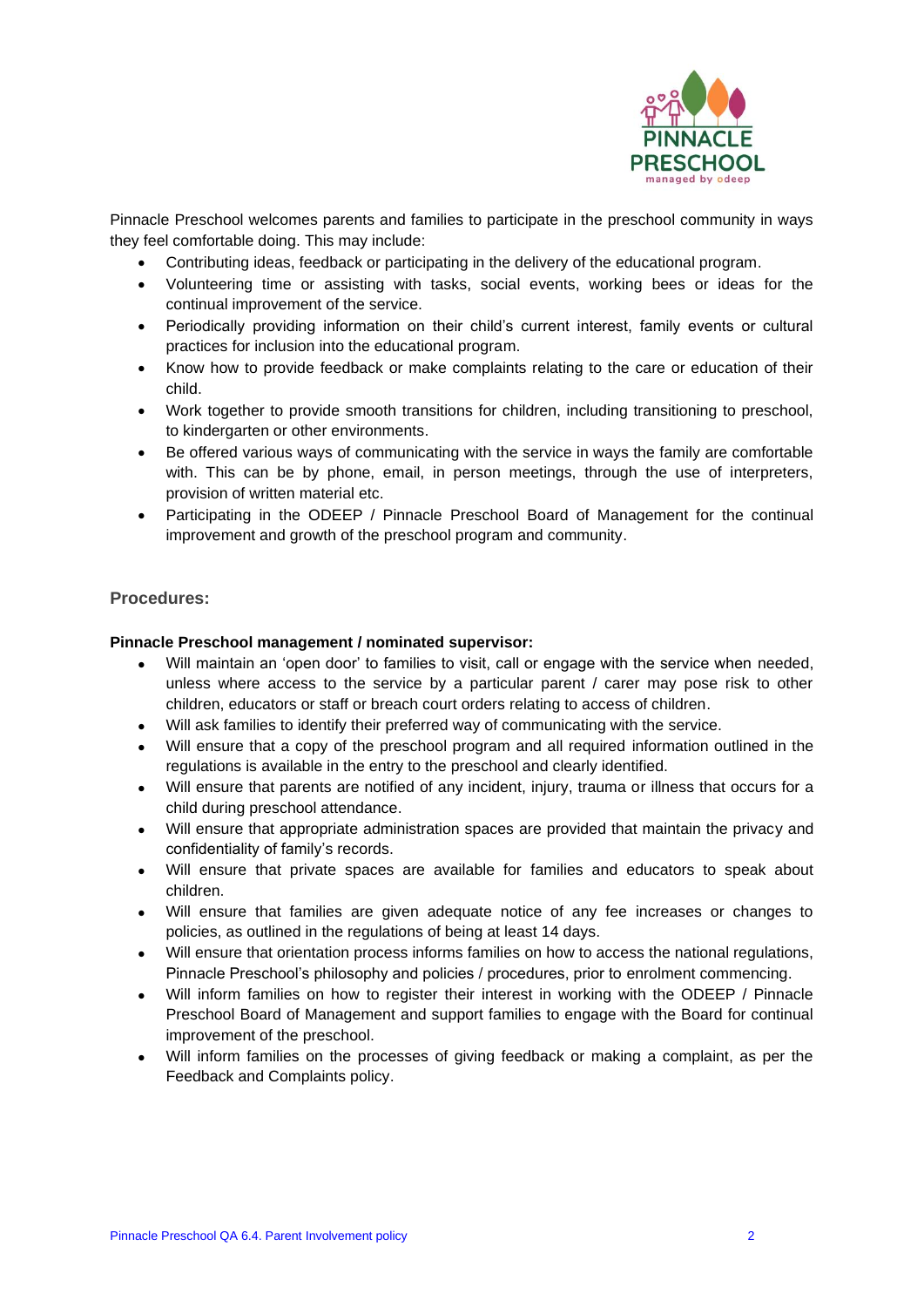

#### **Pinnacle Preschool staff:**

- Will assist families to provide feedback or make complaints in a respectful way.
- Will communicate with families daily about their child's day by information relating to physical needs or any other relevant information eg. food and water or their child's participation in the educational program.
- Will encourage families who wish to speak about a confidential matter or a matter of sensitivity to request a meeting with the educator team to allow for a private space to be available and time to give the matter thought and further discussion.
- Will encourage families to make comments on the program, to bring in photos, items of interest or things that are important to their child or family to share with the preschool.
- Will give feedback to families on their observation of their child's learning and interests, and seek regular updates from families of the same.
- Will communicate with families in a respectful, open and honest way that encourages a family's input and shows caring for each individual child's needs, learning and development.
- Will discuss with a family as soon as practicable on any concerns relating to their child's development and provide information on accessing support services in the community to address these concerns. Pinnacle Preschool acknowledges that this can be a difficult time for families and support, time and consideration will be given to the address the needs of the family as well as the child.
- Will value parents / carers as their child's most important teacher and work together to on the best outcomes for individual children.
- Will document children's learning in a formalised way and share this with families at least once per term.

#### **Pinnacle Preschool families:**

- Will provide information when requested by Pinnacle Preschool on their child's learning needs, development, health and wellbeing.
- Will have the opportunity to contribute to the educational program, improvement of the service or visit / volunteer at the preschool in ways they feel comfortable with.
- Will be invited to attend special events, social events and community activities the preschool is engaged in.

#### **Policy Disclaimer:**

This policy will be reviewed to ensure compliance with legislation and industry changes. This will occur at any time that is required, or a minimum of every two years. In accordance with Regulation 172 of the Education and Care Services National Regulations 2011, parents / guardians of enrolled children will be notified at least 14 days prior to a change in any policy or procedure referred to in Regulation 168 that may have a significant impact on the provision of education, fees or the family's access to the service.

| <b>Record of policy development:</b> |                  |                 |  |
|--------------------------------------|------------------|-----------------|--|
| Version                              | Date approved    | Date for review |  |
| Version 1                            | 1 September 2019 | September 2021  |  |
| Version 2                            | 19 May 2022      | 19 May 2023     |  |